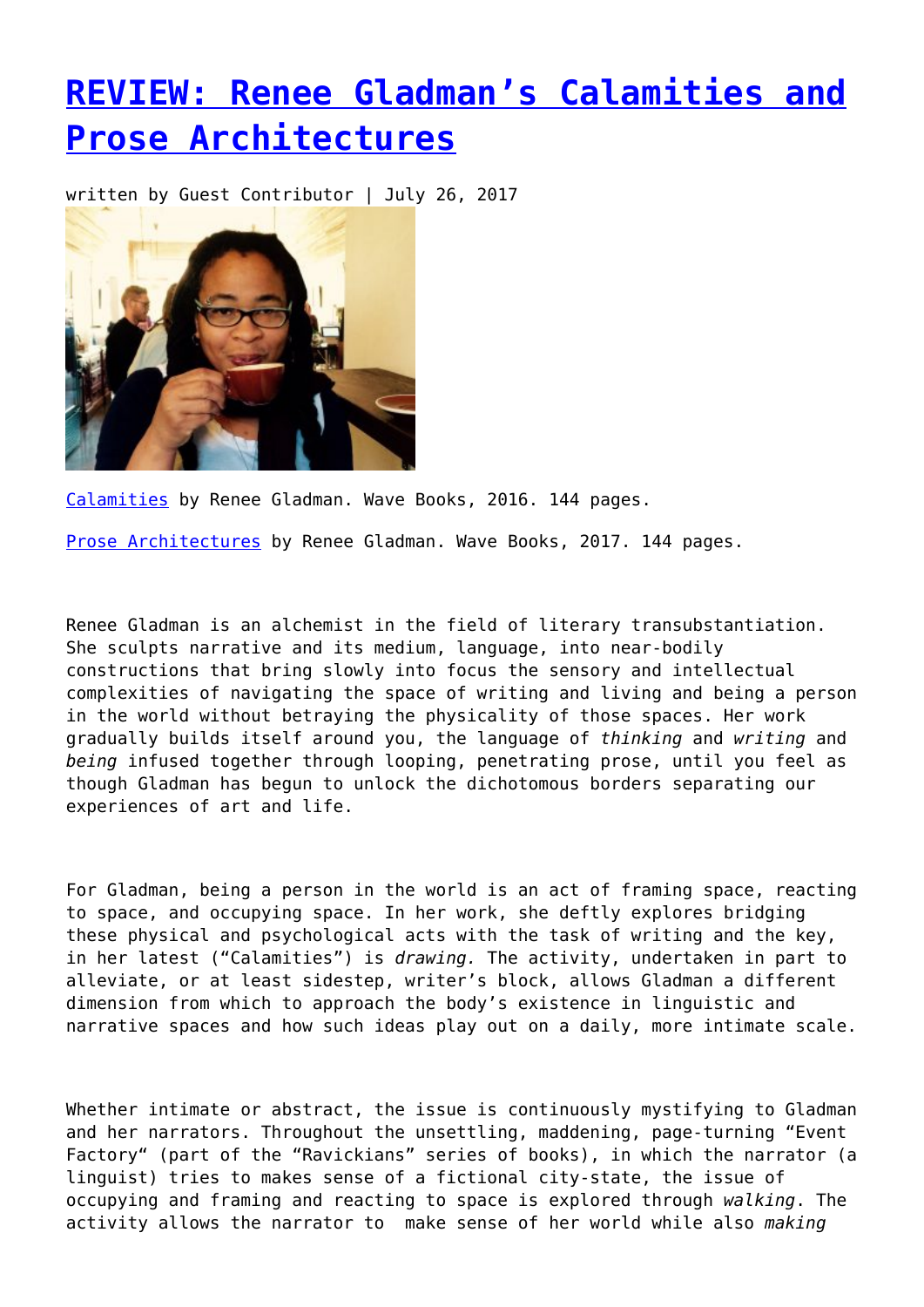that world. In "Calamities," narrative and physical activities continue to drive her ideas forward, but Gladman more explicitly examines the movement of literary construction and the building materials themselves: narrative devices, how time operates, characters, spaces, sentences, words, and the line itself.

And when Gladman zooms in on these building materials, in her delightfully conversational style, you can feel the lines connecting her thematic spheres growing taught, the spaces containing the physical, the abstract, the artful, gradually colliding and merging.

Such a style makes following Gladman through the weeds of metacognitive writing a captivating experience. Her control is misleading, her circular prose coming off as casual but obsessive,and just when you feel that the knot of her thinking couldn't possibly be pulled any tighter, she spins off a hilarious missive about the pleasures of being bossed around while on vacation or the horror/wonder of realizing "that 'the person in the world' was not a philosophical placeholder, as I had been treating it for the last twenty years, but was actually a student in my class of eleven silent girls." The "calamities" can be deeply funny, but they can also be surgical dissections of occupying space as a black lesbian woman or the insidious use of the term "slam-dunk" to justify why the narrator (who is not a "slamdunk") is being let go from her academic job.

Language, of course, is the way in. Perhaps it's the way out too: "Language was beautiful exposed; it was like a live wire set loose, a hot wire, burning, leaving trace. If you looked into language this way, you saw where it burned, the map it made." And the map is continually adjusted, added to, erased; Gladman's process is to uncover the inner workings of language, to arrive at the smallest particle and describe its movement. Because if you could name and describe that movement, you'd be naming and describing thinking, writing, being a person; it's a psycho-physical conglomeration of experience.

Gladman, a prose artist, elucidates such an experience by putting all of these ideas, ultimately, into the same container: in this case, prose: "I hadn't wanted to think about narrative at the same time that I was conscious of my body lying in the object world. It was a problem of space similar to what Martha and I were discussing yesterday: Was it possible to say that something was gathering outside of a thing with the intention of meeting something else when this something else was the larger space in which that first thing existed? Could I talk about narrative as I was operating within it?" The answer is yes, but complicated, because "Calamities" is a loosely narrative book about a narrator thinking through narrative while also living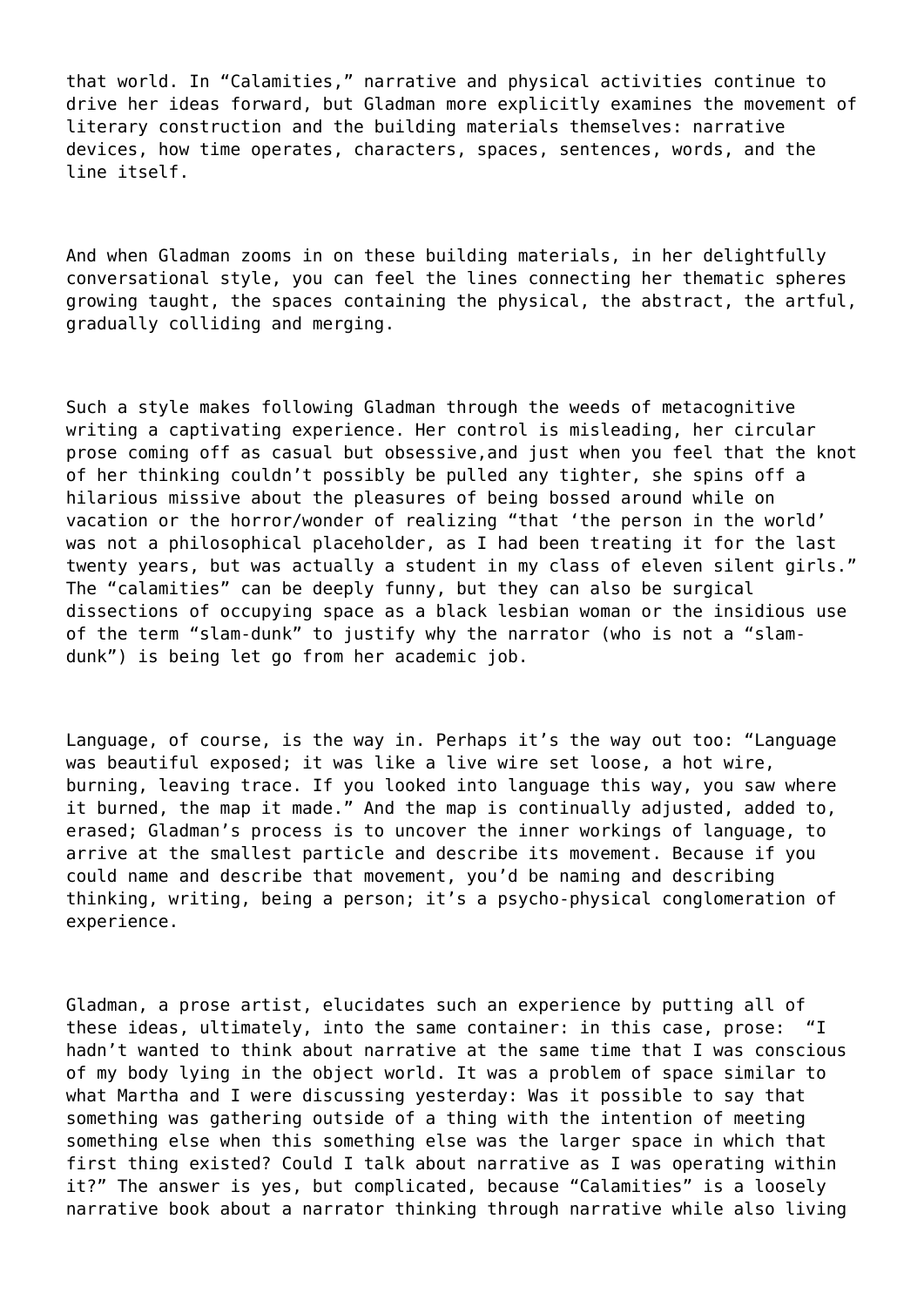said narrative and describing it so well, so intricately, that it becomes a physical experience for the reader.

It comes down to the physicality of art, and as is often with Gladman's work, a spectacular image: "One of my favorite words was in my mouth, and I was torn between chewing and swallowing it, so that it could become a part of me, another organ that processed or eliminated some material of my being, or spitting it out immediately, without doing any damage to its form, so that I could study the word in all its glory."

That "glory" is porous, her calamities speaking to the seemingly impossible corners writing can send a writer and the flexibility required to exit those corners, or least reframe them. It's a space invested in openings, possibilities, questions. What kind of space does my own writing make? How do I occupy that space? How do I occupy that space as a straight white male? What does poetry or writing have to do with these questions?

These are my questions (some are Gladman's). And they arise in an extraordinary way: a slow, steady, circuitous narrative in which reading and writing and thinking and being become physical acts; the writer is a body, a mind, an artist in the world, occupying spaces from bedrooms to cities to the infinite space between the reader and writer and page.

What does this look like, exactly? In "Calamities," it looks like prose. Simple enough, aesthetically, as the extraordinary often is. But while Gladman was writing "Calamities" and thinking through literalizing space and narrative, she was also drawing these ideas too. Wave Books just released a monograph of these drawings, "Prose Architectures," and they look like the skylines or maps of the cities she's exploring through her written work, architectural ideas rising from the page from a single painstaking line looping and zagging into form. On another level, they look like representations of language taking place, the line of her pen the unfolding line and squiggle and doubling back of a prose sentence. They're all small, focused, postcard-sized. You can observe them from a distance and imagine the conjured city or narrative moment (in prose) that they evoke, or you can follow her line as it rises up towers and around alleys and over bridges, exploring and building, simultaneously. The later drawings, (presented chronologically) show Gladman using shapes of chalky color, hovering behind or to the side of her "architectures," invoking emotional registers and questions of interiority; what are these spectres intruding upon the city? Are they blooming shapes of some interior experience called forth to the page?